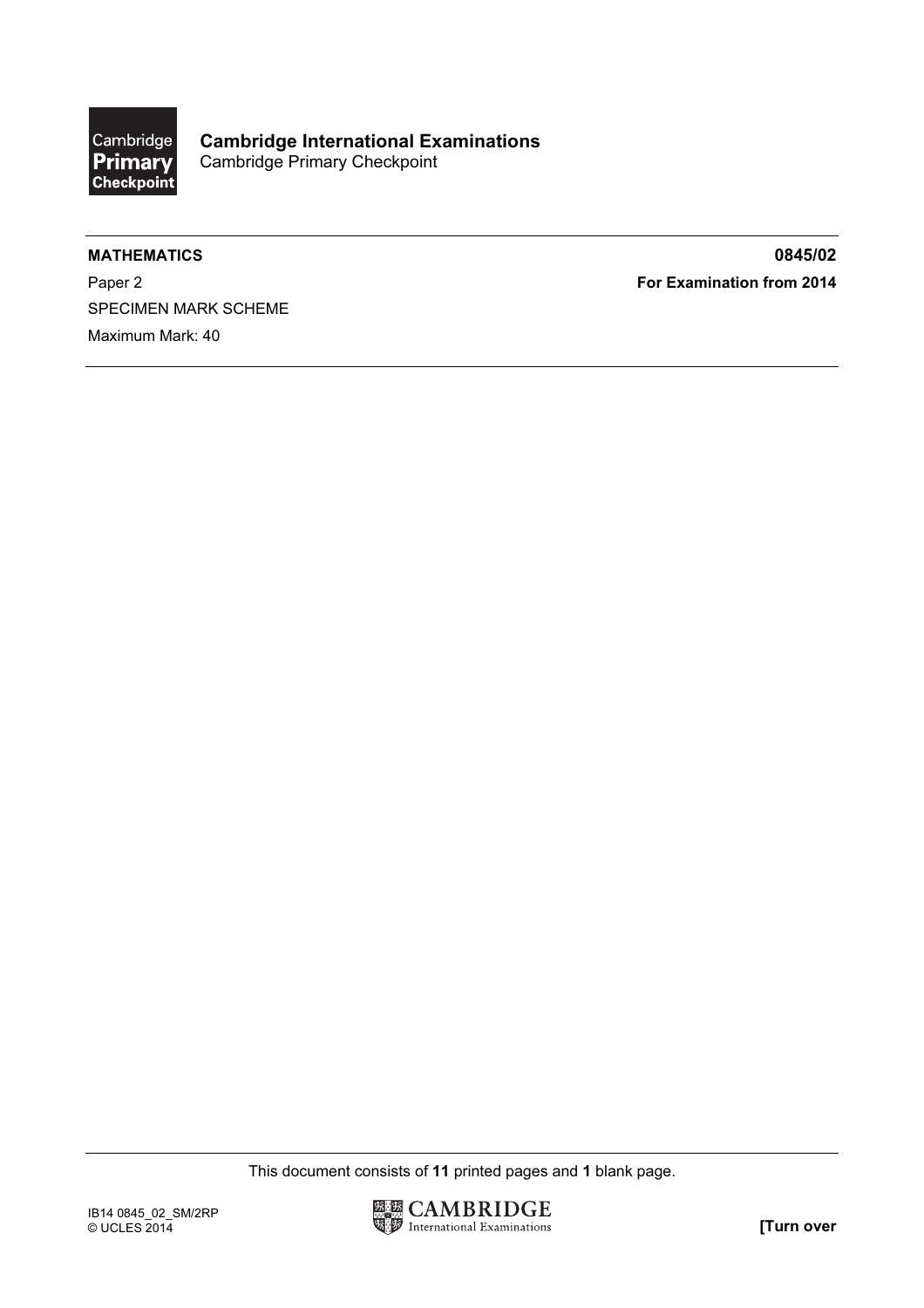| <b>Question</b> | 1           |                               |                                                                                                                                |
|-----------------|-------------|-------------------------------|--------------------------------------------------------------------------------------------------------------------------------|
| Part            | <b>Mark</b> | <b>Answer</b>                 | <b>Further Information</b>                                                                                                     |
|                 | 1           | 7906<br>and                   | Accept reasonable spelling.                                                                                                    |
|                 |             | Two thousand and seventy nine | Accept alternative wording if<br>mathematically correct<br>e.g.<br>two thousand seventy nine<br>twenty hundred seventy<br>nine |
| <b>Total</b>    |             |                               |                                                                                                                                |

| <b>Question</b> | $\overline{2}$ |               |                                    |
|-----------------|----------------|---------------|------------------------------------|
| Part            | <b>Mark</b>    | <b>Answer</b> | <b>Further Information</b>         |
|                 | 1              |               | All three correct for the<br>mark. |
|                 |                |               |                                    |
|                 |                | $\geq$        |                                    |
| <b>Total</b>    |                |               |                                    |

| Question     | $\mathbf{3}$ |               |                                           |
|--------------|--------------|---------------|-------------------------------------------|
| Part         | <b>Mark</b>  | <b>Answer</b> | <b>Further Information</b>                |
|              | 1            | mirror line   | Reflection does not need to<br>be shaded. |
| <b>Total</b> |              |               |                                           |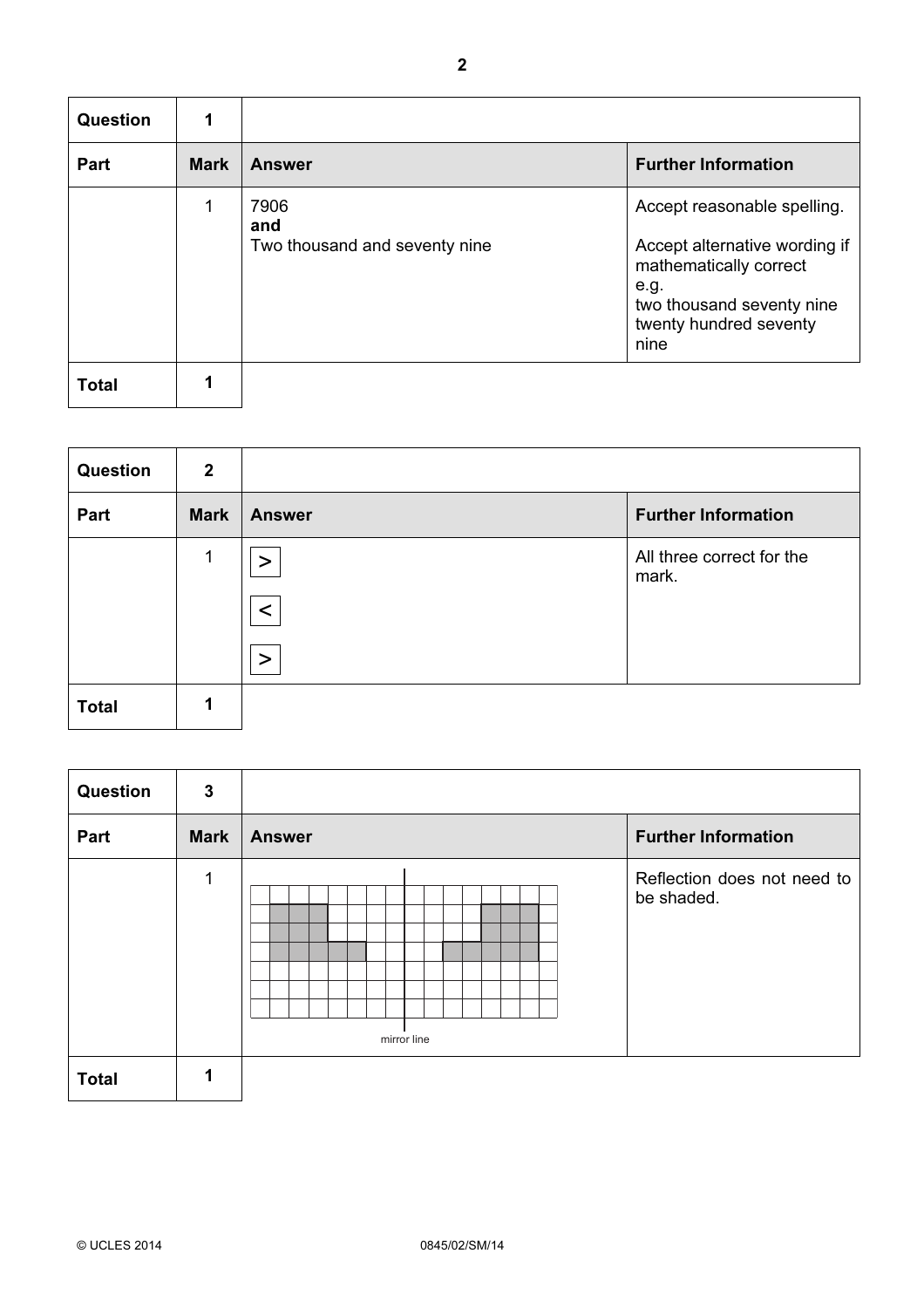| <b>Question</b> | 4           |               |                            |
|-----------------|-------------|---------------|----------------------------|
| Part            | <b>Mark</b> | <b>Answer</b> | <b>Further Information</b> |
|                 |             | 155 (boats)   |                            |
| <b>Total</b>    |             |               |                            |

| <b>Question</b> | 5           |                                                                       |                                                                                                          |
|-----------------|-------------|-----------------------------------------------------------------------|----------------------------------------------------------------------------------------------------------|
| <b>Part</b>     | <b>Mark</b> | <b>Answer</b>                                                         | <b>Further Information</b>                                                                               |
| (a)             | 1           | The number in the square and the number in the<br>circle add to 1000. | Accept any answer that<br>implies they make 1000 e.g.<br>number in circle is 1000 -<br>number in square. |
| (b)             |             | 350                                                                   | follow through from (a)                                                                                  |
| <b>Total</b>    | 2           |                                                                       |                                                                                                          |

| <b>Question</b> | 6           |               |        |        | CPM200229 |                              |
|-----------------|-------------|---------------|--------|--------|-----------|------------------------------|
| Part            | <b>Mark</b> | <b>Answer</b> |        |        |           | <b>Further Information</b>   |
|                 |             | [65302]       | 51 302 | 69 502 | 48 352    | Accept any clear indication. |
| <b>Total</b>    |             |               |        |        |           |                              |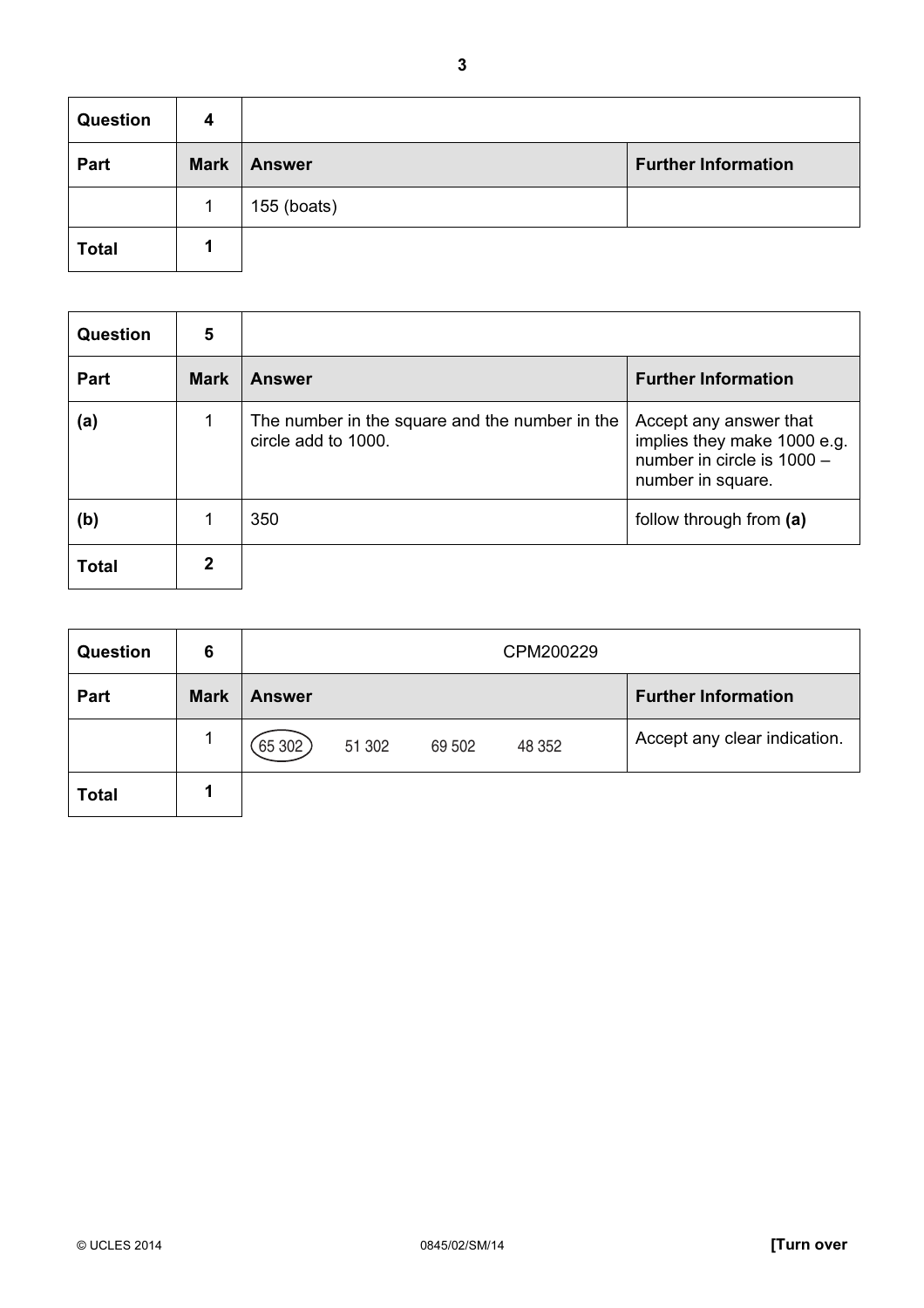| Question     | $\overline{7}$ |                                                                                                                                                                                     |                                                |
|--------------|----------------|-------------------------------------------------------------------------------------------------------------------------------------------------------------------------------------|------------------------------------------------|
| Part         | <b>Mark</b>    | <b>Answer</b>                                                                                                                                                                       | <b>Further Information</b>                     |
| (a)          | 1              | 17<br>9                                                                                                                                                                             | Both must be correct for the<br>mark.          |
| (b)          | 1              | $24 -$<br>$22 -$<br>$20 -$<br>$18 -$<br>$16 -$<br>$14 -$<br>$12 -$<br>$10 -$<br>8<br>6<br>$4 -$<br>$\sqrt{2}$<br>$\overline{0}$<br>Chocolate<br>Strawberry<br>Mint<br><b>Toffee</b> | Accept any clear indication<br>of value of 13. |
| <b>Total</b> | $\overline{2}$ |                                                                                                                                                                                     |                                                |

| <b>Question</b> | 8           |                                      |                            |
|-----------------|-------------|--------------------------------------|----------------------------|
| Part            | <b>Mark</b> | <b>Answer</b>                        | <b>Further Information</b> |
|                 | 1           | $\frac{2}{3}$ or equivalent fraction |                            |
| <b>Total</b>    |             |                                      |                            |

| Question     | 9           |               |   |                            |
|--------------|-------------|---------------|---|----------------------------|
| Part         | <b>Mark</b> | <b>Answer</b> |   | <b>Further Information</b> |
|              |             |               |   |                            |
|              |             | 6             | 5 |                            |
|              |             |               |   |                            |
| <b>Total</b> |             |               |   |                            |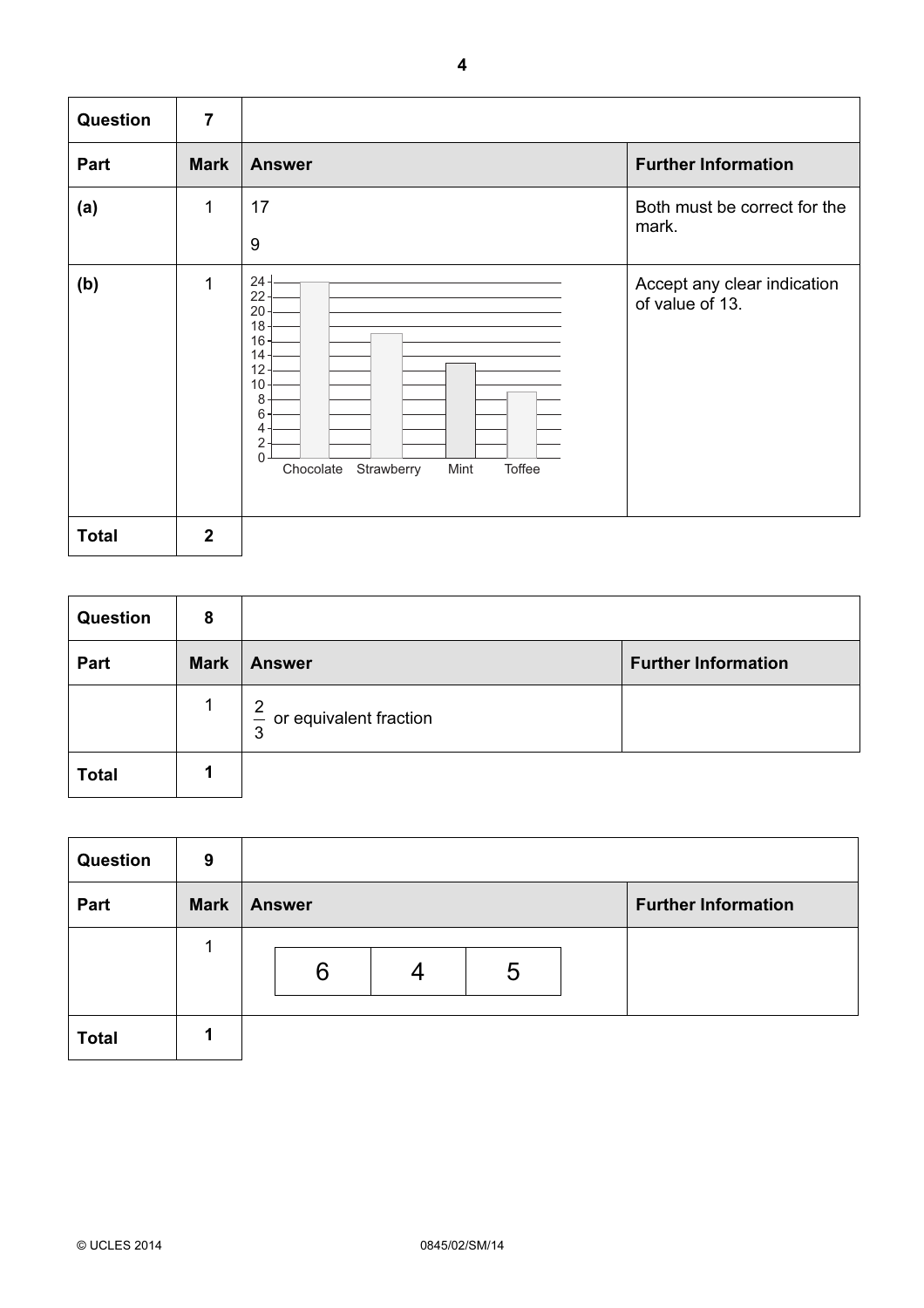| <b>Question</b> | 10          |                             |                            |
|-----------------|-------------|-----------------------------|----------------------------|
| Part            | <b>Mark</b> | <b>Answer</b>               | <b>Further Information</b> |
|                 | 1           |                             |                            |
|                 |             | $12 \times 4$               |                            |
|                 |             | $12 - 4$                    |                            |
|                 |             | $12 + \frac{1}{4}$          |                            |
|                 |             | $12 \div 4$<br>$\checkmark$ |                            |
|                 |             | $12 -$                      |                            |
| <b>Total</b>    | 1           |                             |                            |

| <b>Question</b> | 11          |               |                                                 |
|-----------------|-------------|---------------|-------------------------------------------------|
| Part            | <b>Mark</b> | <b>Answer</b> | <b>Further Information</b>                      |
|                 |             | $-3$          | Accept any indication of the<br>correct answer. |
| <b>Total</b>    |             |               |                                                 |

| <b>Question</b> | 12           |               |                            |
|-----------------|--------------|---------------|----------------------------|
| Part            | <b>Mark</b>  | <b>Answer</b> | <b>Further Information</b> |
| (a)             |              | 8000          |                            |
| (b)             |              | 3.7           |                            |
| <b>Total</b>    | $\mathbf{2}$ |               |                            |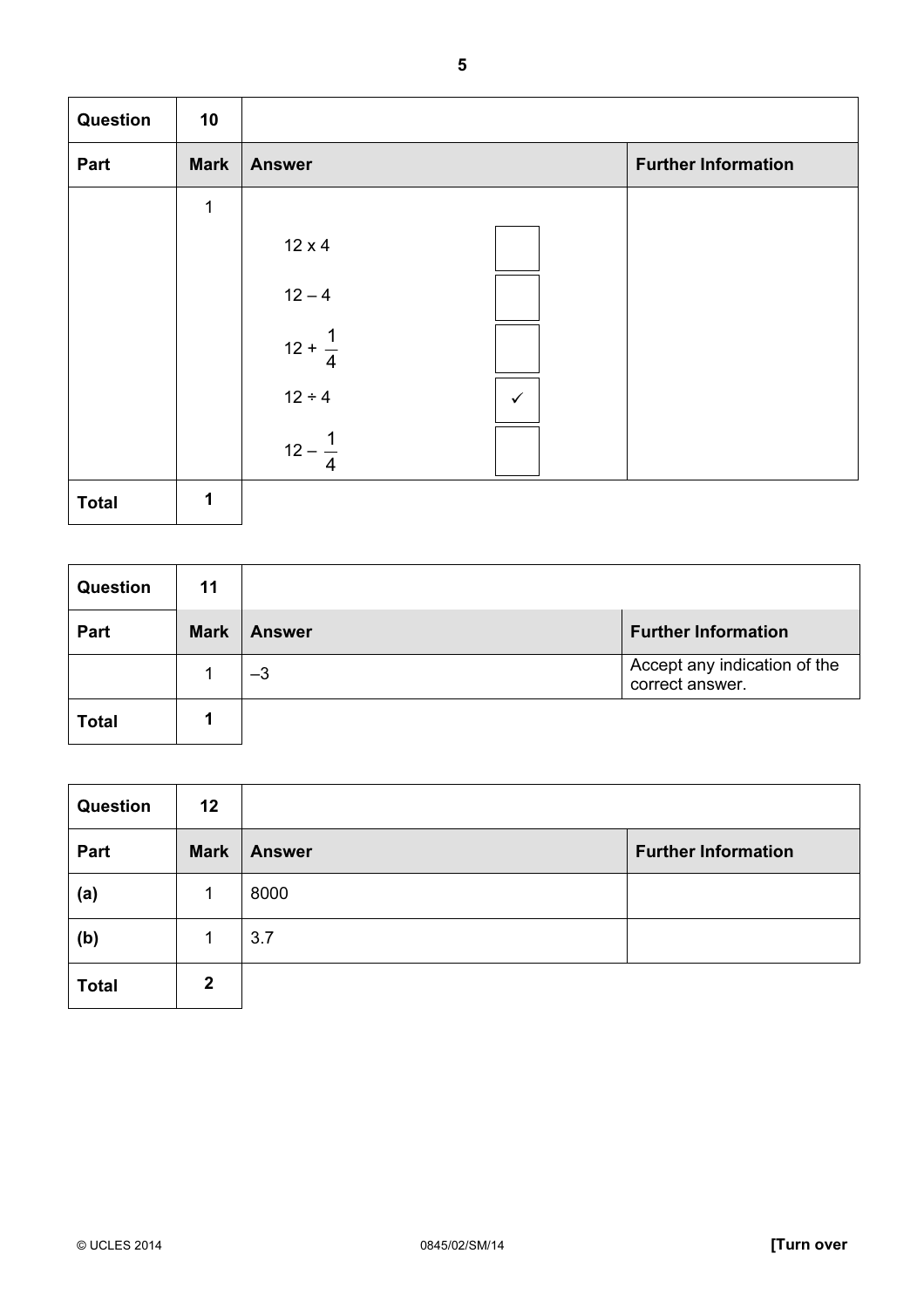| <b>Question</b> | 13          |                                  |                            |
|-----------------|-------------|----------------------------------|----------------------------|
| Part            | <b>Mark</b> | <b>Answer</b>                    | <b>Further Information</b> |
|                 | 1           | $15 \times 30$ or $30 \times 15$ |                            |
| <b>Total</b>    |             |                                  |                            |

| Question     | 14          |                                                                                                                                                                                                                                                                                                                                                                                                     |                                                                                                                                                                                                                                                                       |
|--------------|-------------|-----------------------------------------------------------------------------------------------------------------------------------------------------------------------------------------------------------------------------------------------------------------------------------------------------------------------------------------------------------------------------------------------------|-----------------------------------------------------------------------------------------------------------------------------------------------------------------------------------------------------------------------------------------------------------------------|
| Part         | <b>Mark</b> | <b>Answer</b>                                                                                                                                                                                                                                                                                                                                                                                       | <b>Further Information</b>                                                                                                                                                                                                                                            |
| (a)          | 1           | Drawing of a rectangle or drawing of a<br>rhombus.                                                                                                                                                                                                                                                                                                                                                  | Examples include:<br>Do not accept a square.                                                                                                                                                                                                                          |
| (b)          | 1           | An explanation or diagram that recognises the<br>sum of the 2 right angles would equal the sum<br>of all angles in a triangle. E. g.<br>The angles in a triangle add up to 180<br>degrees which is the same as two right<br>angles.<br>The lines would be parallel.<br>Nothing left for the third angle.<br>The lines would not intercept.<br>If it had 2 right angles it would have more<br>sides. | Do not accept answers that<br>singularly refer to properties<br>of a triangle without<br>explanation. E.g.<br>Angles in a triangle add<br>up to 180°<br>Do not accept incorrect<br>explanations. E.g.<br>Triangles have 1 right<br>angle.<br>It will become a square. |
| <b>Total</b> | 2           |                                                                                                                                                                                                                                                                                                                                                                                                     |                                                                                                                                                                                                                                                                       |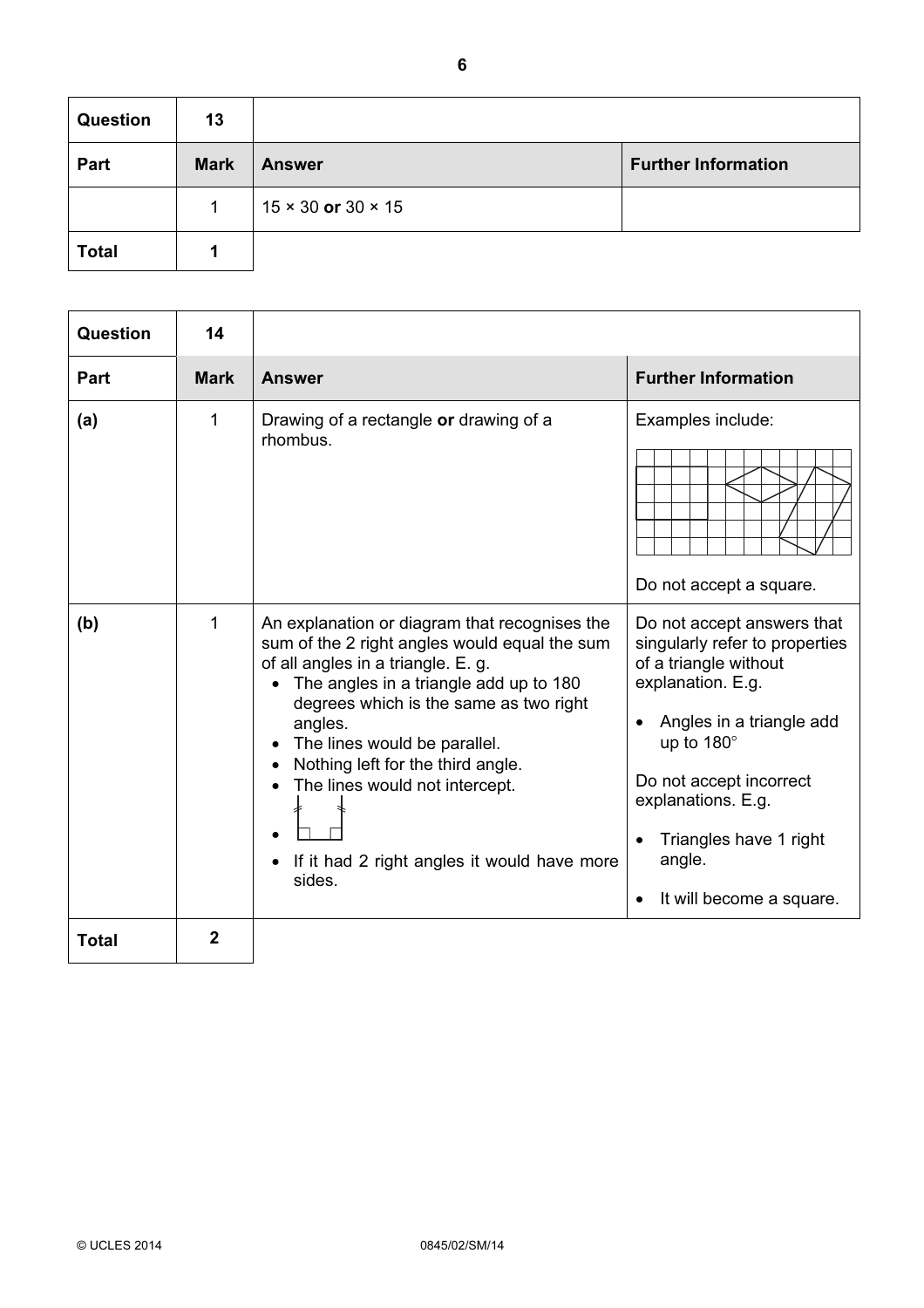| Question     | 15             |                                           |                |            |                                     |
|--------------|----------------|-------------------------------------------|----------------|------------|-------------------------------------|
| Part         | <b>Mark</b>    | <b>Answer</b>                             |                |            | <b>Further Information</b>          |
|              | $\overline{2}$ |                                           |                |            | Award 2 marks for all 4<br>correct. |
|              |                | <b>Fraction</b>                           | <b>Decimal</b> | Percentage | Award 1 mark if 2 or 3 cells        |
|              |                | $\frac{1}{2}$                             | 0.5            | 50%        | completed correctly.                |
|              |                | $\frac{2}{5}$ oe<br>4<br>$\frac{1}{10}$ , | 0.4            | 40%        |                                     |
|              |                | $\frac{3}{1}$<br>$\overline{4}$           | 0.75           | 75%        |                                     |
| <b>Total</b> | $\overline{2}$ |                                           |                |            |                                     |

| Question     | 16          |               |                            |
|--------------|-------------|---------------|----------------------------|
| Part         | <b>Mark</b> | <b>Answer</b> | <b>Further Information</b> |
|              |             | 85            |                            |
| <b>Total</b> |             |               |                            |

| Question     | 17          |               |                            |
|--------------|-------------|---------------|----------------------------|
| Part         | <b>Mark</b> | <b>Answer</b> | <b>Further Information</b> |
|              |             | 120           |                            |
| <b>Total</b> |             |               |                            |

| <b>Question</b> | 18          |               |                            |
|-----------------|-------------|---------------|----------------------------|
| Part            | <b>Mark</b> | <b>Answer</b> | <b>Further Information</b> |
|                 |             | 420 (cm)      |                            |
| <b>Total</b>    |             |               |                            |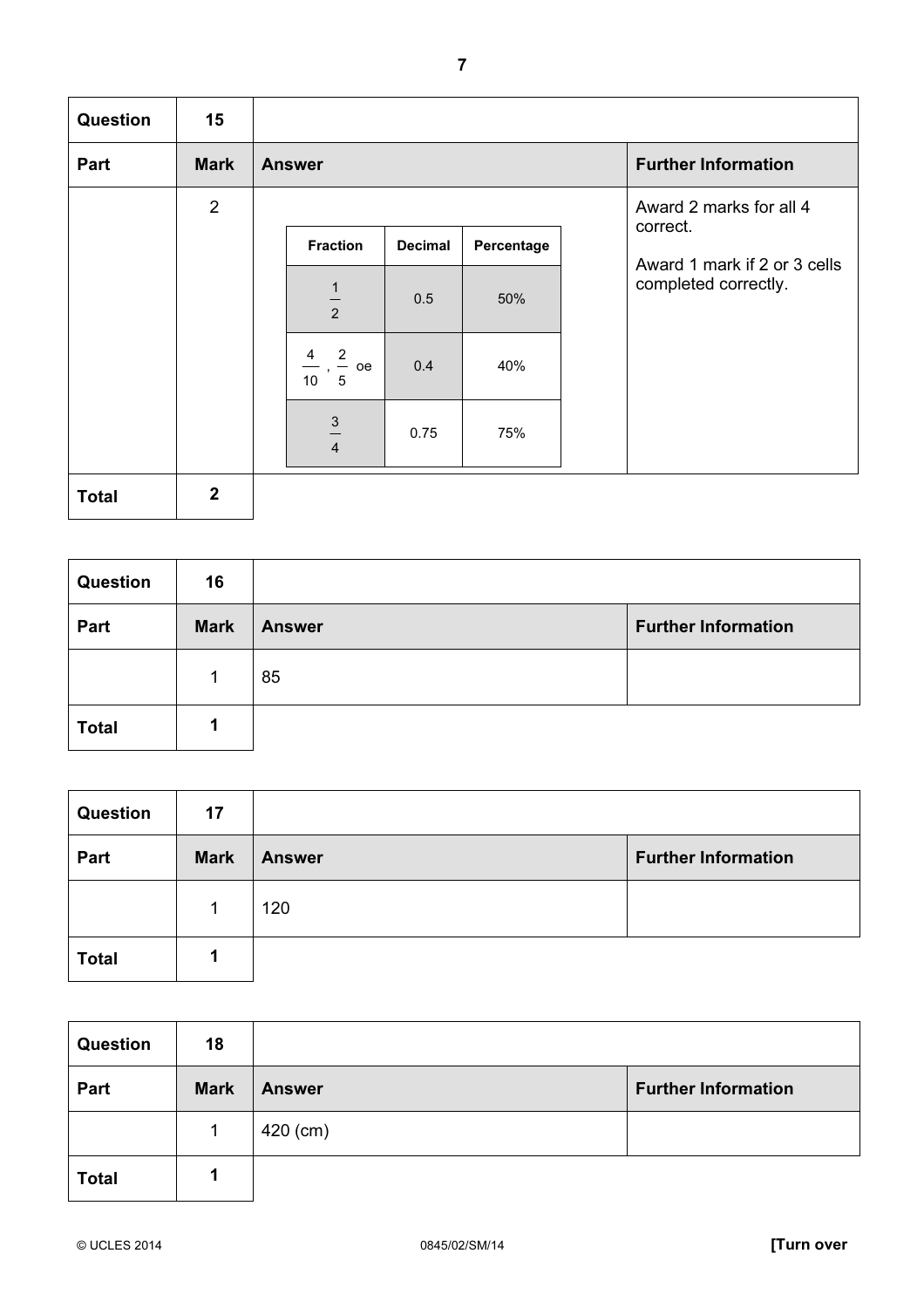| <b>Question</b> | 19           |                                    |                                                                                         |
|-----------------|--------------|------------------------------------|-----------------------------------------------------------------------------------------|
| Part            | <b>Mark</b>  | <b>Answer</b>                      | <b>Further Information</b>                                                              |
| (a)             | 1            | $(-5, 2)$                          | Correct answer only.                                                                    |
| (b)             | 1            | 7 squares to the right and 3 down. | Accept 3 squares down and<br>7 right.<br>Accept $\begin{pmatrix} 7 \\ -3 \end{pmatrix}$ |
| <b>Total</b>    | $\mathbf{2}$ |                                    |                                                                                         |

| <b>Question</b> | 20          |                                                |                               |
|-----------------|-------------|------------------------------------------------|-------------------------------|
| Part            | <b>Mark</b> | <b>Answer</b>                                  | <b>Further Information</b>    |
|                 | 1           | $\frac{5}{8} > \frac{3}{8}$                    | All signs correct for 1 mark. |
|                 |             | $\,6$<br>$\overline{3}$<br>8<br>$\overline{4}$ |                               |
|                 |             | $\frac{3}{8} < \frac{1}{2}$                    |                               |
| <b>Total</b>    | 1           |                                                |                               |

| <b>Question</b> | 21          |                |                      |                              |
|-----------------|-------------|----------------|----------------------|------------------------------|
| Part            | <b>Mark</b> | <b>Answer</b>  |                      | <b>Further Information</b>   |
|                 | 1           | 8 kilometres   |                      | Accept any clear indication. |
|                 |             | 30 kilometres  |                      |                              |
|                 |             | 80 kilometres  | $\blacktriangledown$ |                              |
|                 |             | 200 kilometres |                      |                              |
|                 |             | 500 kilometres |                      |                              |
| <b>Total</b>    |             |                |                      |                              |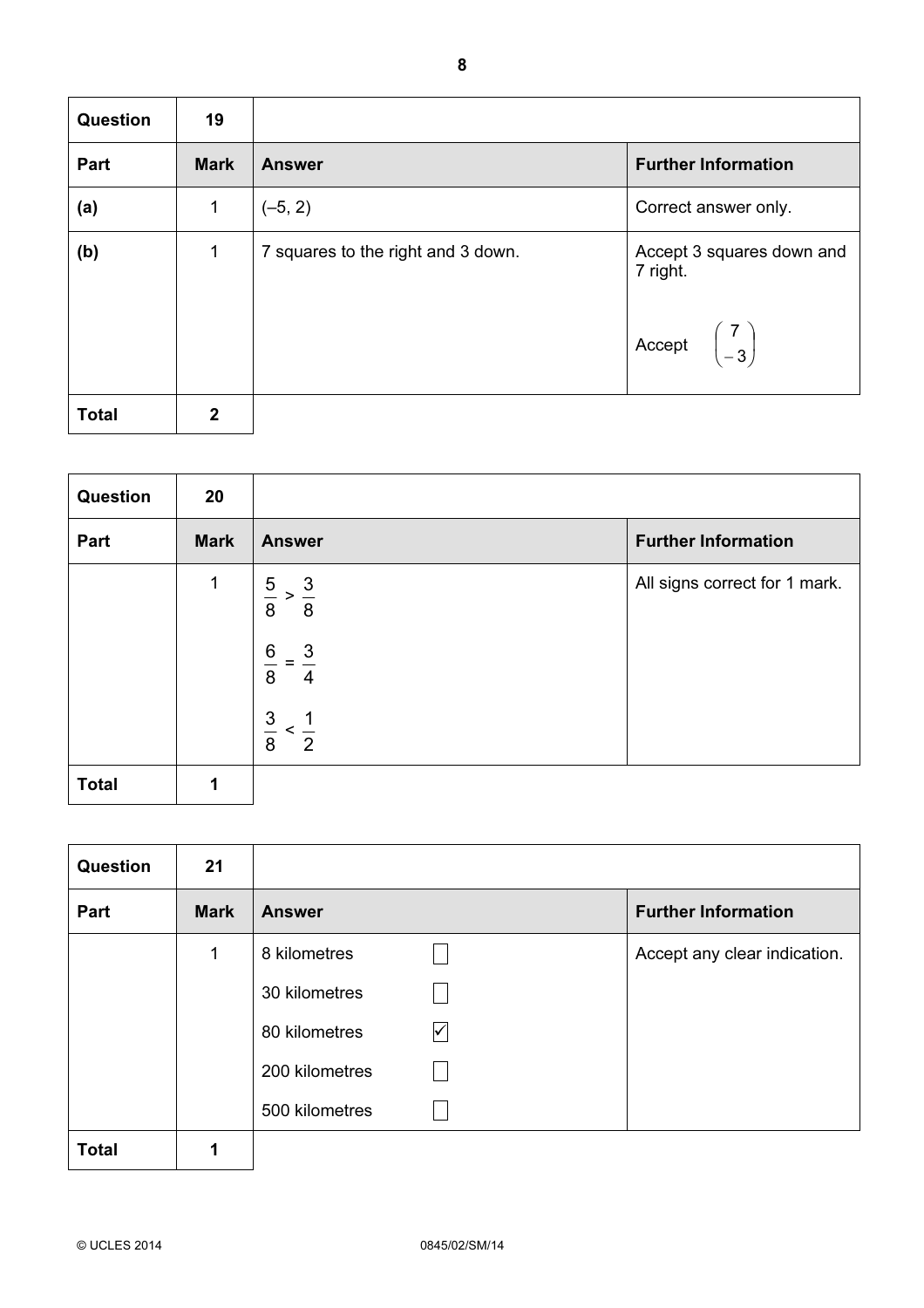| <b>Question</b> | 22          |                      |                                          |
|-----------------|-------------|----------------------|------------------------------------------|
| Part            | <b>Mark</b> | <b>Answer</b>        | <b>Further Information</b>               |
| (a)             |             | Square based Pyramid | Do not accept tetrahedron<br>or pyramid. |
| (b)             |             | Triangular prism     | Do not accept prism.                     |
| <b>Total</b>    | 2           |                      |                                          |

| <b>Question</b> | 23          |                                   |                                      |
|-----------------|-------------|-----------------------------------|--------------------------------------|
| Part            | <b>Mark</b> | <b>Answer</b>                     | <b>Further Information</b>           |
|                 |             | 2.5cm 30mm 20cm<br>1 <sub>m</sub> | All must be correct for the<br>mark. |
| <b>Total</b>    |             |                                   |                                      |

| <b>Question</b> | 24          |               |                            |
|-----------------|-------------|---------------|----------------------------|
| Part            | <b>Mark</b> | <b>Answer</b> | <b>Further Information</b> |
|                 |             | 8             |                            |
| <b>Total</b>    |             |               |                            |

| <b>Question</b> | 25          |               |                                       |
|-----------------|-------------|---------------|---------------------------------------|
| Part            | <b>Mark</b> | <b>Answer</b> | <b>Further Information</b>            |
| (a)             | 1           | 11 and 17     | Both must be correct for the<br>mark. |
| (b)             | 1           | 36 and 49     | Both must be correct for the<br>mark. |
| <b>Total</b>    | 2           |               |                                       |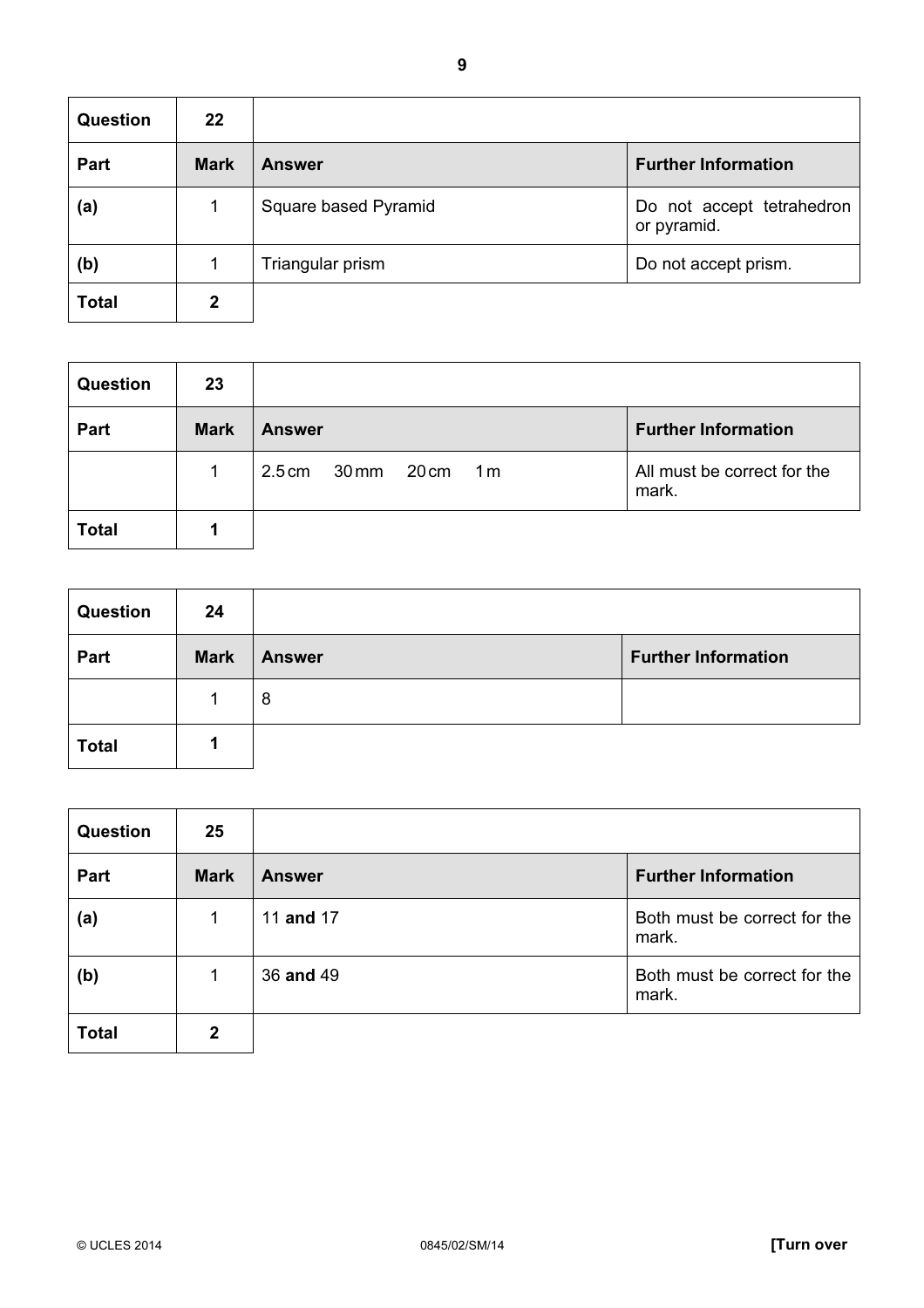| <b>Question</b> | 26          |                                 |                              |
|-----------------|-------------|---------------------------------|------------------------------|
| Part            | <b>Mark</b> | <b>Answer</b>                   | <b>Further Information</b>   |
| (a)             |             | <b>Unlikely</b>                 | Accept any clear indication. |
| (b)             |             | Arrow pointing to likely (0.75) | Accept $± 1$ mm              |
| <b>Total</b>    | 2           |                                 |                              |

| <b>Question</b> | 27           |               |                            |
|-----------------|--------------|---------------|----------------------------|
| Part            | <b>Mark</b>  | <b>Answer</b> | <b>Further Information</b> |
| (a)             | $\mathbf 1$  | 13 12         | Accept 1:12 pm.            |
|                 |              |               | Do not accept 13:12 pm.    |
| (b)             | 1            | 49 (minutes)  |                            |
| <b>Total</b>    | $\mathbf{2}$ |               |                            |

| <b>Question</b> | 28          |               |                            |
|-----------------|-------------|---------------|----------------------------|
| Part            | <b>Mark</b> | <b>Answer</b> | <b>Further Information</b> |
|                 |             | (\$) 38.25    |                            |
| <b>Total</b>    |             |               |                            |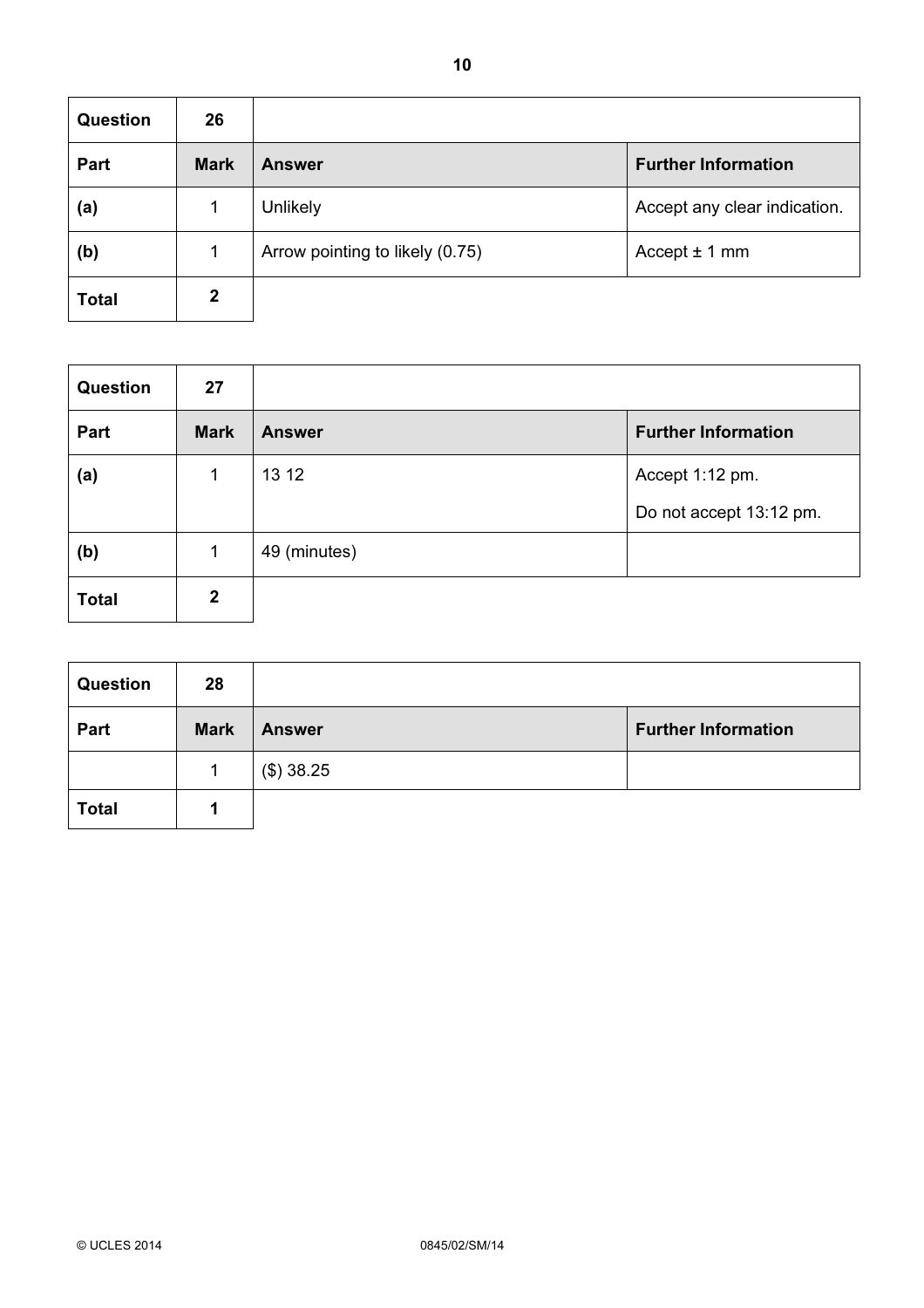| Question     | 29          |                |                                                                                                         |
|--------------|-------------|----------------|---------------------------------------------------------------------------------------------------------|
| Part         | <b>Mark</b> | <b>Answer</b>  | <b>Further Information</b>                                                                              |
|              | 1           | $\overline{A}$ | Accept any clear indication<br>about where the rotated<br>shape is positioned.<br>Shading not required. |
| <b>Total</b> | 1           |                |                                                                                                         |

| Question     | 30          |                                                                                                               |                             |
|--------------|-------------|---------------------------------------------------------------------------------------------------------------|-----------------------------|
| Part         | <b>Mark</b> | <b>Answer</b>                                                                                                 | <b>Further Information</b>  |
|              |             | 8 <br>5 <sup>1</sup><br>2 6<br>$1 \mid 7$<br>$\overline{4}$<br>3 <sup>1</sup><br>5 <sub>1</sub><br>$=$<br>$+$ | All 3 correct for the mark. |
| <b>Total</b> |             |                                                                                                               |                             |